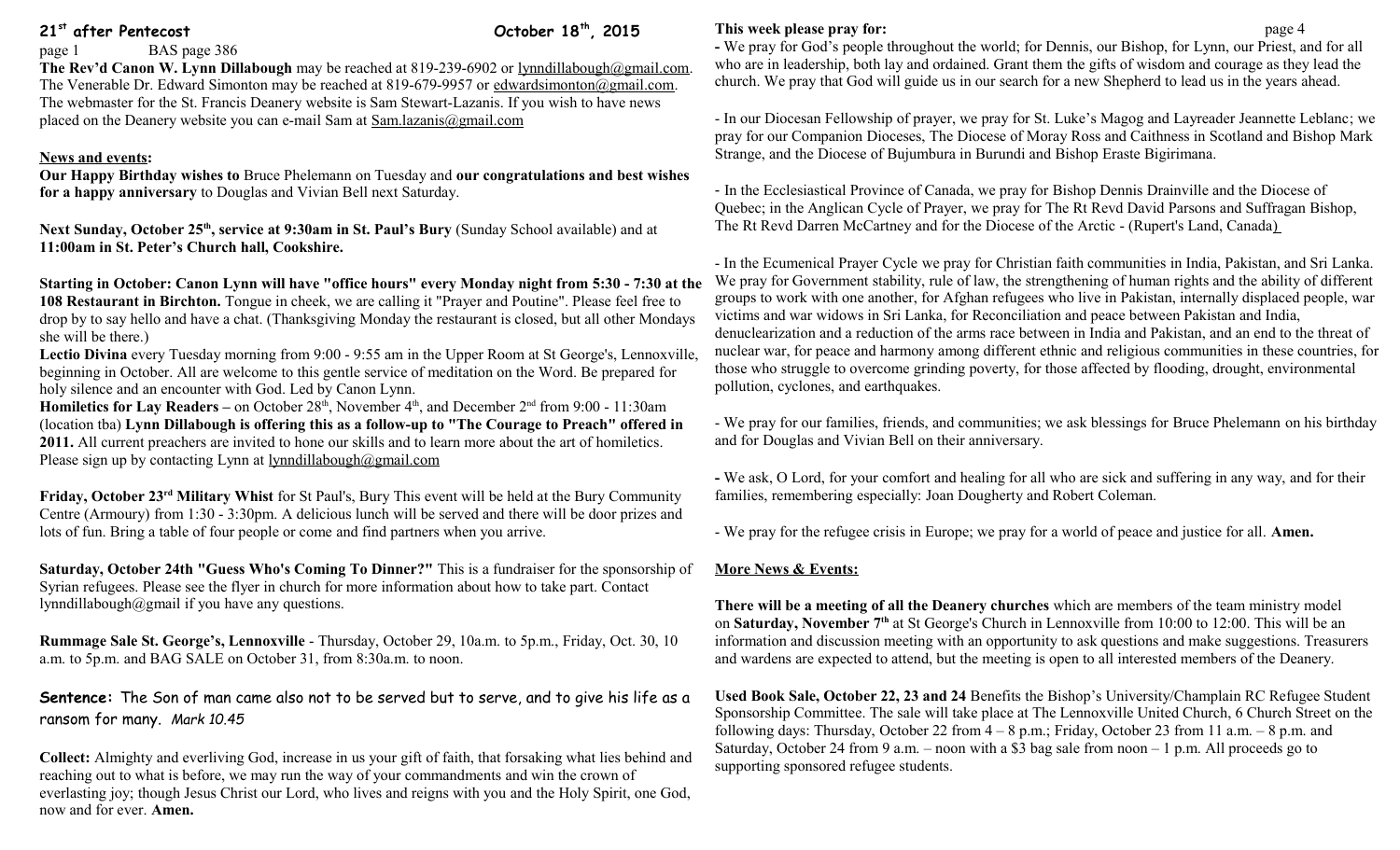A Reading from the Book of Job...Then Job answered the Lord:<sup>2</sup>"I know that you can do all things, and that no purpose of yours can be thwarted.<sup>3</sup> Who is this that hides counsel without knowledge?' Therefore I have uttered what I did not understand, things too wonderful for me, which I did not know.<sup>4</sup> Hear, and I will speak; I will question you, and you declare to me.<sup>5</sup> had heard of you by the hearing of the ear, but now my eye sees you; <sup>6</sup>therefore I despise myself, and repent in dust and ashes." <sup>10</sup>And the Lord restored the fortunes of Job when he had prayed for his friends; and the Lord gave Job twice as much as he had bread with him in his house; they showed him sympathy and comforted him for all the evil that the Lord had brought upon him; and each of them gave him a piece of money and a gold ring.<sup>12</sup>The Lord blessed the latter days of Job more than his beginning; and he had fourteen thousand sheep, six thousand camels, a thousand yoke of oxen, and a thousand donkeys.<sup>13</sup>He also had seven sons and three daughters.<sup>14</sup>He named the first Jemimah, the second Keziah, and the third Keren-happuch.<sup>15</sup>In all the land there were no women so beautiful as Job's daughters; and their father gave them an inheritance along with their brothers.<sup>16</sup>After this Job lived one hundred and forty years, and saw his children, and his children's children, four generations.<sup>17</sup>And Job died, old and full of days. *Job 42:1-6, 10-17*

### **Psalm 34:1-8 (19-22) page 744**

**A Reading from the Letter to the Hebrews…**<sup>23</sup>Furthermore, the former priests were many in number, because they were prevented by death from continuing in office;  $24$  but he holds his priesthood permanently, because he continues forever.<sup>25</sup>Consequently he is able for all time to save those who approach God through him, since he always lives to make intercession for them.<sup>26</sup>For it was fitting that we should have such a high priest, holy, blameless, undefiled, separated from sinners, and exalted above the heavens.<sup>27</sup>Unlike the other high priests, he has no need to offer sacrifices day after day, first for his own sins, and then for those of the people; this he did once for all when he offered himself.<sup>28</sup>For the law appoints as high priests those who are subject to weakness, but the word of the oath, which came later than the law, appoints a Son who has been made perfect forever. *Hebrews 7:23-28*

**The Holy Gospel of our Lord Jesus Christ according to Mark…**<sup>46</sup>They came to Jericho. As he and his disciples and a large crowd were leaving Jericho, Bartimaeus son of Timaeus, a blind beggar, was sitting by the roadside.<sup>47</sup>When he heard that it was Jesus of Nazareth, he began to shout out and say, "Jesus, Son of David, have mercy on me!"<sup>48</sup>Many sternly ordered him to be quiet, but he cried out even more loudly, "Son of David, have mercy on me!"<sup>49</sup>Jesus stood still and said, "Call him here." And they called the blind man, saying to him, "Take heart; get up, he is calling you."<sup>50</sup>So throwing off his cloak, he sprang up and came to Jesus.<sup>51</sup>Then Jesus said to him, "What do you want me to do for you?" The blind man said to him, "My teacher, let me see again."<sup>52</sup>Jesus said to him, "Go; your faith has made you well." Immediately he regained his sight and followed him on the way. *Mark 10:46-52* 

**Short reflection on the gospel:** "A blind person who sees is better than a seeing person who is blind." – Iranian Proverb. Last Sunday James and John told Jesus that they wanted him to give them whatever they asked. Their request was not granted. They were blind. Today the direction is reversed. Jesus asks Bartimaeus, the blind beggar, "What do you want me to do for you?" (Mark 10:51) His request to see again was granted. He was never blind where it counts. Blindness is often spoken of in the bible. Also

before.<sup>11</sup>Then there came to him all his brothers and sisters and all who had known him before, and they ate say. Who in our lives do we try to silence? Bartimaeus was marginalized. Who do we set at the margins, out symbolic blindness is a common topic. No one is as blind as they that refuse to see, to understand. Humans are ignorant more than malicious, blind more than evil. That is why Jesus was so patient with James and John last week. He held out hope for them. We can hold out hope for the world. Jesus tells Bartimaeus that his faith has saved him. Jesus does not say "I heal you." Rather his faith heals him. How is our faith, not for healing a physical ailment, but for healing our stubborn blindness? Where are we blind? Are we unable to see goodness in the midst of our daily turmoil? Can we see where God is leading in the midst of our confusion? Who are the blind beggars in our lives that we can learn from? In today's Gospel, at first the crowd tries to make Bartimaeus be silent. Yet he is the one Jesus calls forth, the one who has something to of sight? Even if our inner eyes are blind, we can at least listen to the voices around us. Hearing may help us to see again. Those we judge to be ignorant may just be the wise ones, the seeing ones.

**Prayer from India:** When everything around seems to be collapsing into injustice and chaos

Creator God, teach us to love you and to recognize that you hold the earth gently in your hands. When we do not know just what to do and where to turn, teach us to trust your wisdom, so that we can discern your presence in events around us.

When we become unforgiving and vindictive, teach us to grasp your tenderness, and forgive us for all we do wrong. When violence, fear and hatred seem to overtake us, teach us to receive your compassion,

and steer our lives in the ways of justice and peace. When we think we can go it alone, teach us to depend on your grace, so that with patience and persistence we can transform the world. But most of all, teach us to appreciate your goodness, for in you we have new life! *(Aruna Gnanadason, India, WCC coordinator for Justice, Peace and Creation)*

**Chuckles: A fire started in the grasslands close to a farm.** The county fire department rushed to the scene, but the fire was more than they could handle. Someone suggested calling the volunteer fire department. Despite some doubt that they would be of any assistance, they were called. The volunteers arrived in a dilapidated old fire truck. They rumbled straight towards the fire, drove right into the middle of the flames and stopped! The firefighters jumped from the truck and frantically started spraying water in all directions. Soon they had snuffed out the centre of the fire and leaving two parts which were easily put out.

As the farmer watched all this, he was impressed and grateful that his house and farm had been spared. He quickly got his cheque book and donated \$1000 to the volunteer fire department.

A local news reporter asked the volunteer fire captain how they planned to use the funds. The captain replied, "Well, the first thing we're going to do is get the brakes on our fire truck fixed!"

**There were two good ol' boys from warmer climes who loved to fish.** They wanted to do some ice fishing that they'd heard about in Canada, so they took off to try it. The lake was frozen nicely, so they stopped just before they got to the lake at a little bait shop and got all their bait and tackle. One of them said, "We're going to need an ice pick." After they got their equipment, they took off.

In about two hours, one of them was back at the shop and said, "We're going to need another dozen ice picks." He sold him the picks, and the good ol' boy left.

In about an hour, he was back at the shop again and said, "We're going to need all the ice picks you've got."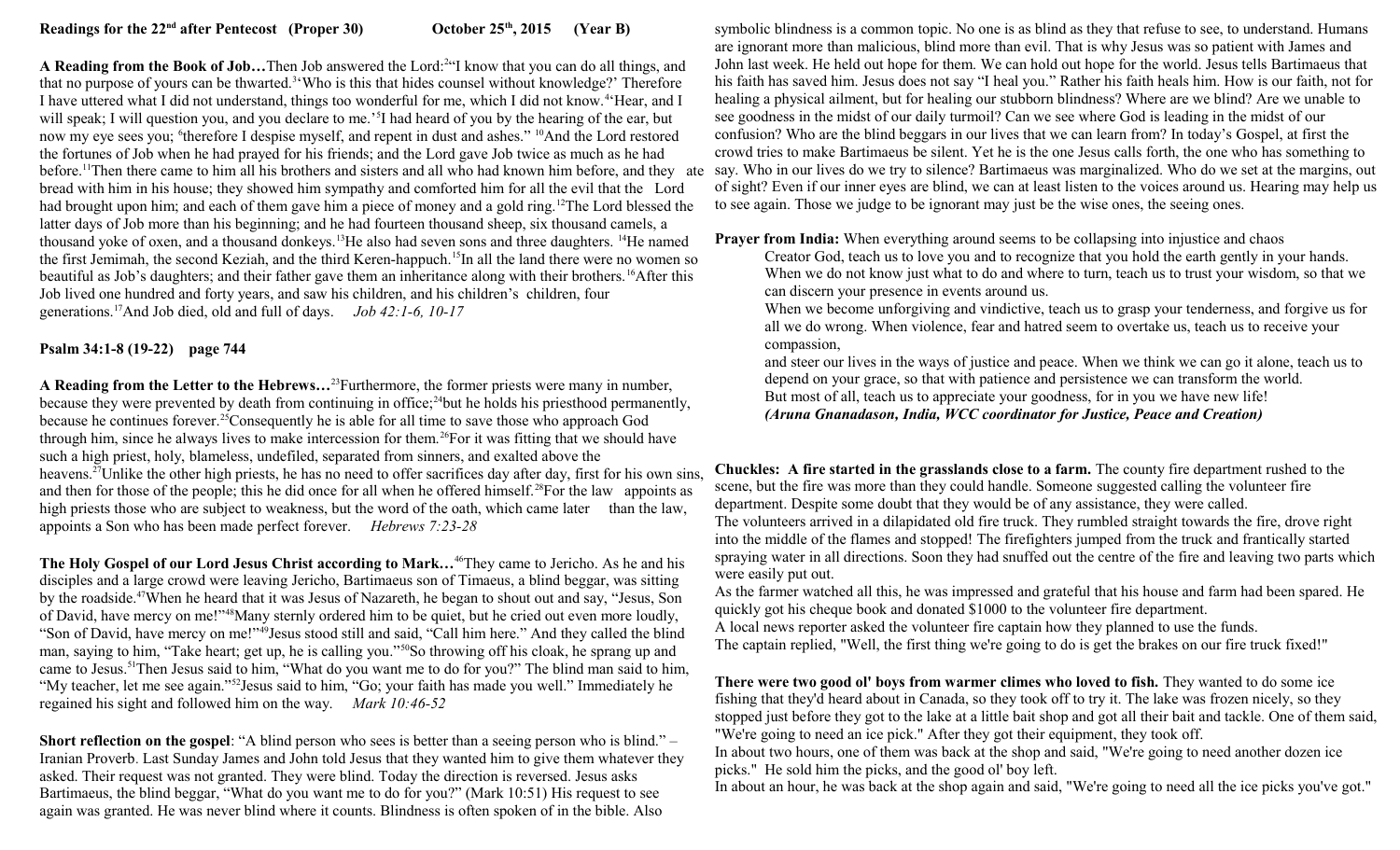The shop owner couldn't believe it. "By the way," he asked, "how are you fellows doing?" "Not very well at all," he said. "We don't even have the stupid boat in the water yet."